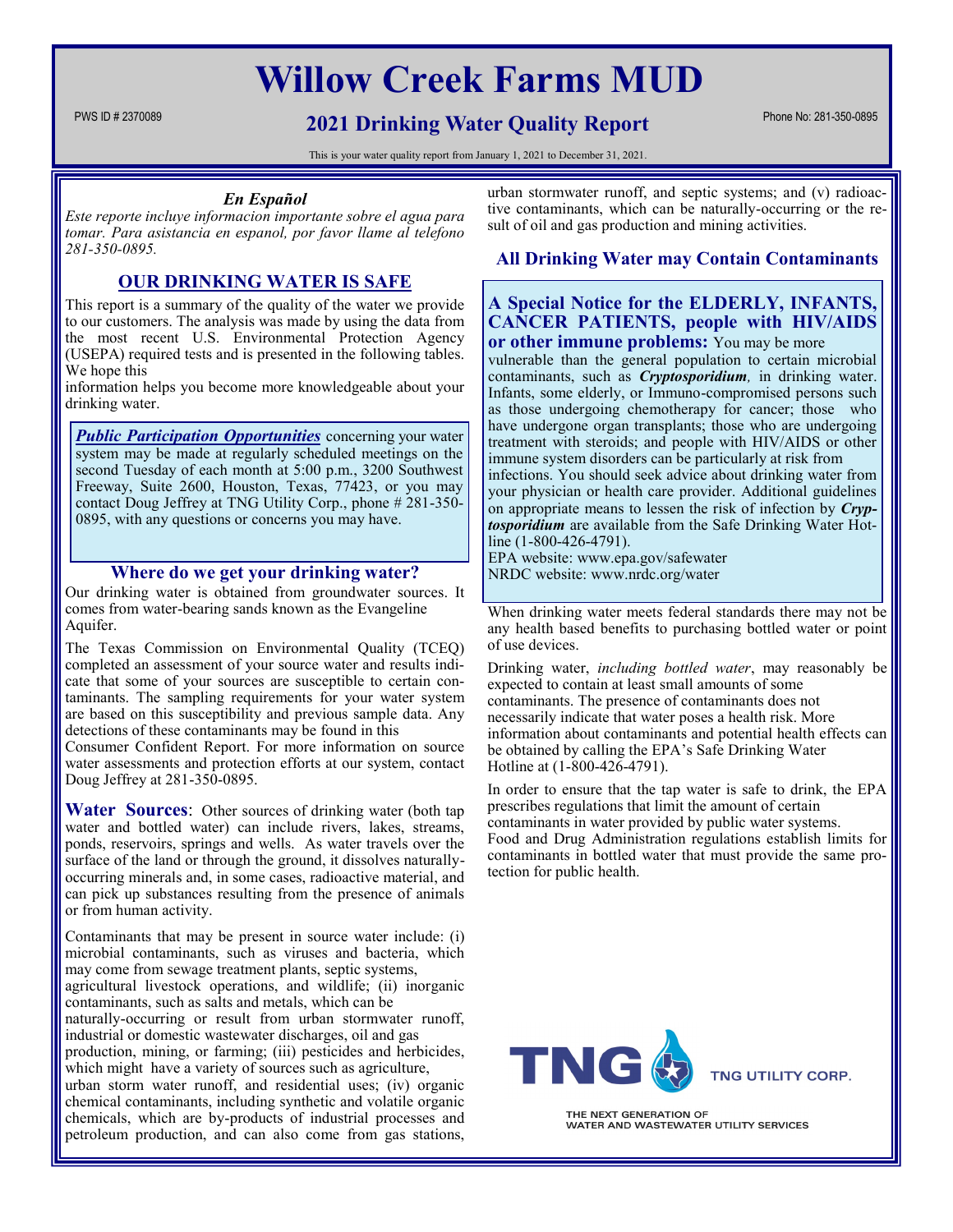#### *About the Following Table*

The following table contains all of the federally regulated or monitored chemical constituents which have been found in your drinking water. USEPA requires water systems to test up to 97 constituents. The data presented in the report is from the most recent testing done in accordance with the regulations.

#### *Abbreviations and Definitions*

**Avg:** Regulatory compliance with some MCLs are based on running annual average of monthly samples.

**Maximum Contaminant Level (MCL)** - The highest level of a contaminant that is allowed in drinking water. MCL's are set as close to the MCLG's as feasible using the best available treatment technology.

Level 1 Assessment: A Level 1 assessment is a study of the water system to identify potential problems and determine (if possible) why total coliform bacteria have been found in our water system.

**Maximum Contaminant Level Goal (MCLG)** - The level of contaminant in drinking water below which there is no known or expected risk to health. MCLG's allow for a margin of safety.

Level 2 Assessment: A Level 2 assessment is a very detailed study of the water system to identify potential problems and determine (if possible) why an E. coli MCL violation has occurred and/or why total coliform bacteria have been found in our water system on multiple occasions.

**Maximum Residual Disinfectant Level (MRDL)** - The highest level of disinfectant allowed in drinking water. There is convincing evidence that addition of a disinfectant is necessary for control of microbial contaminants.

**Maximum Residual Disinfectant Level Goal (MRDLG)** - The level of a drinking water disinfectant below which there is no known or expected risk to health. MRDLGs do not reflect the benefits of use of disinfectants to control microbial contamination.

**Treatment Technique (TT)**– A required process intended to reduce the level of a contaminant in drinking water.

**Action Level (AL)**– The concentration of a contaminant which, if exceeded, triggers treatment or other requirements which a water system must follow.

**Action Level Goal (ALG)**- The level of a contaminant in drinking water below which there is no known or expected risk to health. ALGs allow for a margin of safety.

**MFL:** million fibers per liter (a measure of asbestos)

**ppm** - milligrams per liter or parts per million-or one ounce in 7,350 gallons of water.

**ppb** - micrograms per liter or parts per billion-or one ounce in 7,350,000 gallons of water.

**pCi/l -** pico curies per liter *(a measure of radioactivity)* 

**N/A** - not applicable

**mrem**– millirems per year (a measure of radiation absorbed by the body)

**NTU**-nephelometric turbidity units ( a measure of turbidity)

**ppt**– parts per trillion, or nanograms per liter (ng/L)

**ppq**– parts per quadrillion, or picograms per liter (pg/L)

# *Willow Creek Farms M.U.D. - 2021 Drinking Water Quality Report Data*

| Inorganics:         |                               |                               |                        |     |             |                |           |                                                                                                                                  |
|---------------------|-------------------------------|-------------------------------|------------------------|-----|-------------|----------------|-----------|----------------------------------------------------------------------------------------------------------------------------------|
|                     | <b>Collection Constituent</b> | <b>Highest Detected Level</b> | Range of               | MCL | <b>MCLG</b> | <b>Unit of</b> | Violation | <b>Source of Contaminant</b>                                                                                                     |
| Date                |                               |                               | <b>Detected Levels</b> |     |             | Measure        |           |                                                                                                                                  |
| 4/1/2020            | <b>Barium</b>                 | 0.139                         | $0.139 - 0.139$        |     |             | ppm            | No        | Discharge of drilling wastes; Discharge from<br>metal refineries: Erosion of natural deposits.                                   |
| $4/1/2020$ Fluoride |                               | 0.25                          | $0.25 - 0.25$          |     |             | ppm            | No        | Erosion of natural deposits; Water additive<br>which promotes strong teeth; Discharge from<br>fertilizer and aluminum factories. |

**Lead and Copper:** These samples are taken from the customer taps. Action Level Goal (ALG): The level of a contaminant in drinking water which there is no known or expected risk to health. ALGs allow for a margin of safety. Action Level: The concentration of a contaminant which, if exceeded, triggers treatment or other requirements which a water system must follow.

| Date<br>Sampled    | Constituent | The 90th<br>Percentile | <b>Number of Sites</b><br><b>Exceeding Action Level</b> | Action<br>Level | Unit of<br><b>Measure</b> | Violation | <b>Source of Contaminant</b>                                                                               |
|--------------------|-------------|------------------------|---------------------------------------------------------|-----------------|---------------------------|-----------|------------------------------------------------------------------------------------------------------------|
| $7/23/2020$ Copper |             | 0.0379                 |                                                         |                 | ppm                       | No        | Corrosion of household plumbing systems; Erosion of<br>natural deposits. Leaching from wood preservatives. |

*The 90th percentile of the Lead/ Copper analysis means the top 10% (highest sample results) of all samples collected.*

|                   | <b>Radioactive Contaminants:</b> |         |                               |                        |                   |                |                |           |                                          |
|-------------------|----------------------------------|---------|-------------------------------|------------------------|-------------------|----------------|----------------|-----------|------------------------------------------|
| <b>Collection</b> | <b>Constituent</b>               |         | <b>Highest Detected Level</b> | Range of               | MCL               | <b>MCLG</b>    | <b>Unit of</b> | Violation | <b>Source of Contaminant</b>             |
| Date              |                                  |         |                               | <b>Detected Levels</b> |                   |                | <b>Measure</b> |           |                                          |
| 4/1/2020          | Combined Radium                  |         |                               |                        |                   |                |                |           |                                          |
|                   | 226/228                          |         | 1.3                           | $1.3 - 1.3$            | 5                 | $\theta$       | pCi/L          | No        | Erosion of natural deposits.             |
|                   |                                  |         |                               |                        |                   |                |                |           |                                          |
| 4/1/2020          | Gross alpha excluding            |         | 5                             | $5 - 5$                | 15                | $\theta$       | pCi/L          | No        | Erosion of natural deposits.             |
|                   | Radon and Uranium                |         |                               |                        |                   |                |                |           |                                          |
|                   |                                  |         |                               |                        |                   |                |                |           |                                          |
| 4/1/2020          | Uranium                          |         | 1.9                           | $1.9 - 1.9$            | 30                | $\mathbf{0}$   | $\frac{u}{g}$  | No        | Erosion of natural deposits.             |
|                   |                                  |         |                               |                        |                   |                |                |           |                                          |
|                   | <b>Disinfectant Residuals:</b>   |         |                               |                        |                   |                |                |           |                                          |
| Year              | Constituent                      | Average | <b>Range of Detected</b>      |                        | <b>MRDL MRDLG</b> | <b>Unit of</b> | Violation      |           | <b>Source of Constituent</b>             |
|                   |                                  | Level   | Level (low - high)            |                        |                   | <b>Measure</b> |                |           |                                          |
| 2021              | Chlorine                         | 1.64    | $1.18 - 2.5$                  | 4                      | 4                 | ppm            | No             |           | Water additive used to control microbes. |
|                   |                                  |         |                               |                        |                   |                |                |           |                                          |

**Total Coliform:** MONTHLY TESTS FOUND NO FECAL COLIFORM BACTERIA **Organics:** TESTING WAIVED, NOT REPORTED, OR NONE DETECTED **Fecal Coliform:** MONTHLY TESTS FOUND NO FECAL COLIFORM BACTERIA **Turbidity:** TESTING WAIVED, NOT REPORTED, OR NONE DETECTED